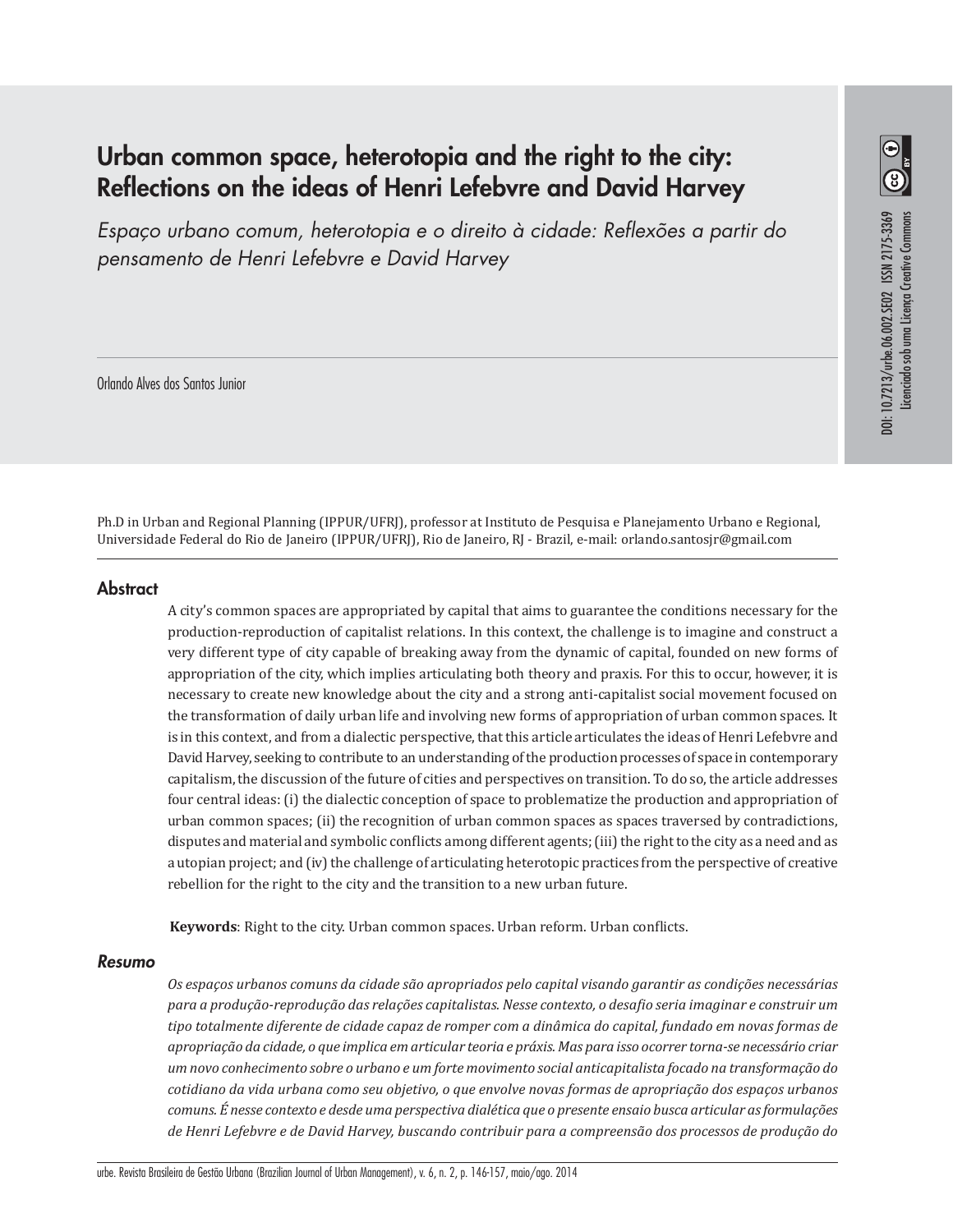*espaço no capitalismo contemporâneo, a discussão sobre o futuro das cidades e as perspectivas de transição. Para tanto, o ensaio aborda quatro ideias centrais: (i) uma concepção dialética de espaço para problematizar a produção e a apropriação dos espaços urbanos comuns da cidade; (ii) o reconhecimento dos espaços urbanos comuns das cidades como espaços atravessados por contradições, disputas e conϔlitos materiais e simbólicos entre diferentes agentes; (iii) o direito à cidade como uma necessidade e como um projeto utópico; e (iv) o desaϔio da articulação das práticas heterotópicas na perspectiva da rebeldia criativa pelo direito à cidade e da transição para novos futuros urbanos.*

*Palavras-chave: Direito à cidade. Espaços urbanos comuns. Reforma urbana. Conϔlitos urbanos.*

## **Introduction**

The subordination of the city to capitalist development and its incessant need for production of surplus capital implies a process of constant urban growth based on destruction and reconstruction of cities and the grave social, environmental and political effects associated with this dynamic. For this reason, capital appropriates urban common spaces with the intention of ensuring the conditions necessary for the production-reproduction of capitalist relations. The challenge is to imagine and construct a very different type of city that constitutes a departure from the dynamic of capital, founded on new forms of urban appropriation, which implies articulating theory and praxis. However, for this to occur, it is necessary to create both new knowledge of the urban and a strong anti-capitalist social movement with the objective of transforming day-to-day urban life that would involve new ways of appropriating urban common spaces. It is in this context — and from a dialectic perspective — that this article intends to articulate the formulations of Henri Lefebvre and David Harvey around four central ideas and to contribute to understanding the production processes of space in contemporary capitalism in the discussion about the future of cities and the perspectives of transition. It is noteworthy that many of Harvey's formulations essentially use Lefebvre's insights as their starting points. Since the publication of Social Justice and The City (1973), Harvey has incorporated Lefebvre's ideas and conceptions in his reflection on urban space and the capitalist production of space and in his ideas about the theory of uneven geographical development. More recently, perceiving that the idea of the right to the city has experienced a

resurgence over the last decade, Harvey resumed his reflections on Lefebvre in the book Rebel Cities (2012), thereby updating the debate on the right to the city and the urban revolution.

## **First idea: a dialectic conception of space to problematize the production and appropriation of urban common spaces**

It is opportune to begin this reflection by asking the question: What is urban common space? Is it public space, space produced by the state, space appropriated by groups or collectives, or spaces for political action?

From the physical viewpoint of urbanism, urban common space may be considered as space within a city that is for public use and collective possession and belongs to the public authority or to society as a whole — for example, spaces for circulation (such as a street or a square), spaces for leisure and recreation (such as an urban park or a garden), spaces for contemplation (such as a waterfall), or spaces designated for preservation or conservation (such as an ecological reserve). In all of these cases, the right to free access and movement is guaranteed to everybody.

However, there are urban common or public spaces that feature certain access and circulation restrictions, such as public buildings, educational and health institutions, and cultural centers. For example, hospitals and schools set access, use and circulation rules for their spaces. In fact, no matter how free the public spaces may be, it is necessary to ask, in each context, who appropriates them.

Common space, however, does not only refer to physical space. Beyond materiality, from the political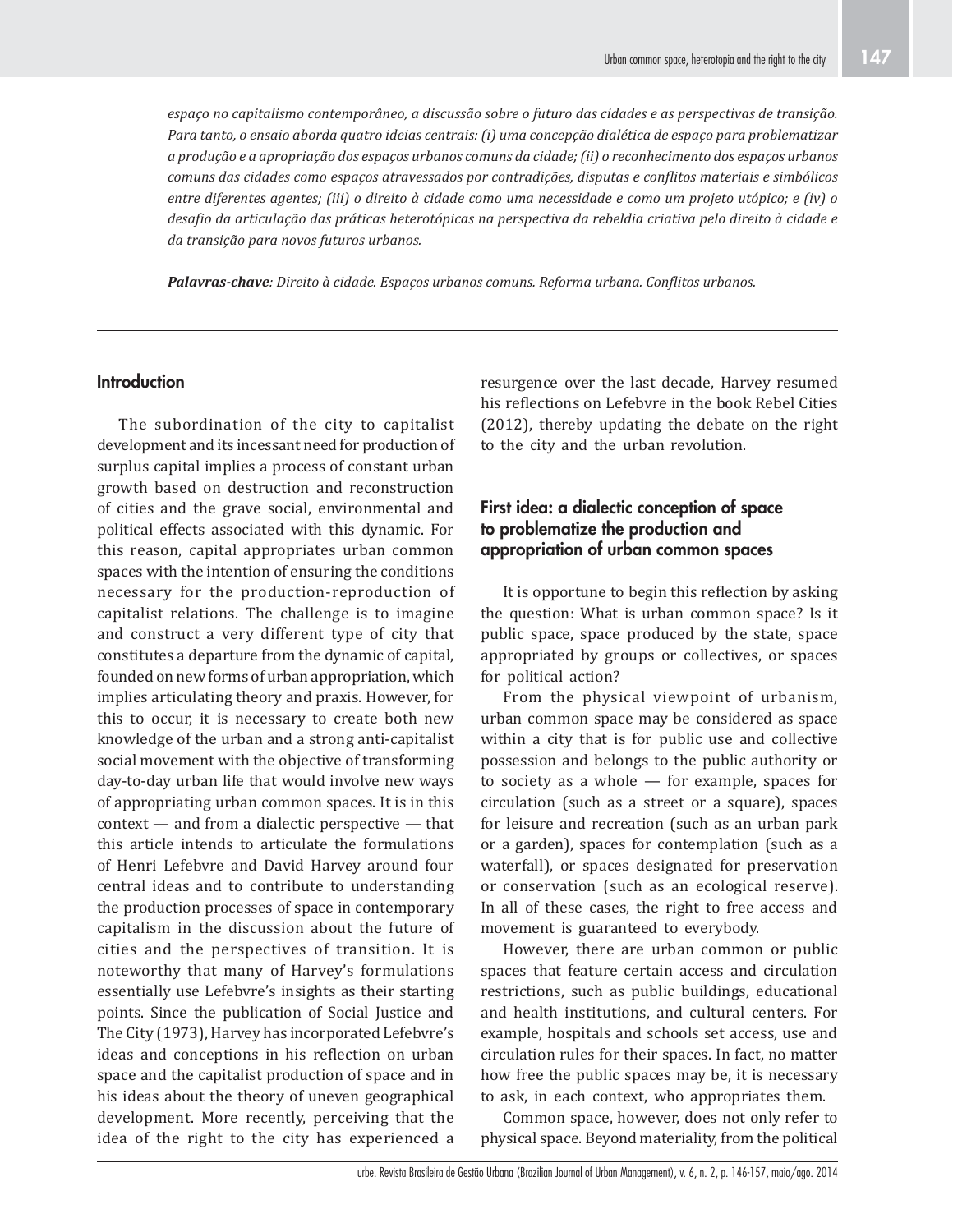viewpoint, the concept of public space or the public sphere is distinguished from the private sphere and refers to spaces of public interest (BOBBIO, 2006), spaces constituted of identities and collective action (SADER, 1988), spaces that allow societal representation and collective expression (DAHL, 1997), spaces for political freedom (O'DONNELL, 1999), spaces advancing the condition of equality (ARENDT, 1981), and spaces reflecting democratic formation of opinion and public will (HABERMAS, 1997).

According, there are various ways to think about urban common spaces with respect to both its material and its symbolic appropriation. Thus, before specifically addressing urban common spaces, following is a brief reflection about space itself, which is based on the contributions of David Harvey and Henri Lefebvre.

Within the dialectic tradition, Lefebvre (1991) proposes a conception about space founded on a triplicity: spatial practice (space of perception arising out of daily reality); representations of space (i.e., conceived space and represented space); and representational spaces (i.e., spaces experienced through images and symbols, the spaces of passion and action). To Lefebvre, "spatial practice, representations of space and representational spaces contribute in different ways to the production of space according to their qualities and attributes, according to the society or mode of production in question, and according to the historical period" (LEFEBVRE, 1991, p. 46).

Therefore, Lefebvre (2008, p. 55) "denies space as a piece of *a priori* data, whether of thought (Kant), or of the world (positivism)". The author argues "that every society — and hence every mode of production with its subvariants (i.e. all those societies which exemplify the general concept - produces a space, its own space." (LEFEBVRE, 1991, p. 31)

Harvey (1973, 2006) also proposes a tripartite conceptualization of space, but his is based on the absolute, relative and relational conception of space:

> If we regard space as absolute, it becomes a "thing in itself" with an existence independent of matter. It then possesses a structure that we can use to pigeonhole or individuate phenomena. This view of relative space proposes that space be understood as a relationship between objects

that exists only because objects exist and relate to each other. There is another sense in which space can be viewed as relative, and I choose to call this relational space—space regarded in the manner of Leibniz, as being contained in objects in the sense that an object can be said to exist only insofar as it contains and represents within itself relationships to other objects (HARVEY, 1973, p. 13).

Harvey argues that, in a dialectic conception, "space is neither absolute, [nor] relative [n]or relational in itself, but it can become one or all simultaneously depending on the circumstances" and on human practice (HARVEY, 1973, p. 13). Thus, he continues on to note that

> the problem of the proper conceptualization of space is resolved through human practice with respect to it. In other words, there are no philosophical answers to philosophical questions that arise over the nature of space — the answers lie in human practice (HARVEY, 1973, p. 13).

The conceptualization proposed by Harvey can easily be harmonized with that of Lefebvre. Harvey (2006, p. 133) proposes to do exactly that:

> I propose, therefore, a speculative leap in which we place the threefold division of absolute, relative and relational space-time up against the tripartite division of experienced, conceptualized and lived space identified by Lefebvre. The result is a three-by-three matrix within which points of intersection suggest different modalities of understanding the meanings of space (and time).

In addition, Harvey proposes to articulate this conceptual matrix using the Marxist concepts of use value, exchange value and value, generating a new analytical matrix. From this perspective, the author stresses that "everything that pertains to use value lies in the province of absolute space and time", whereas "everything that pertains to exchange value lies in relative space-time because exchange entails movement of commodities, money, capital, labor and people over time and space." Finally, because value is a relational concept, "its referent is […], relational space-time", underlining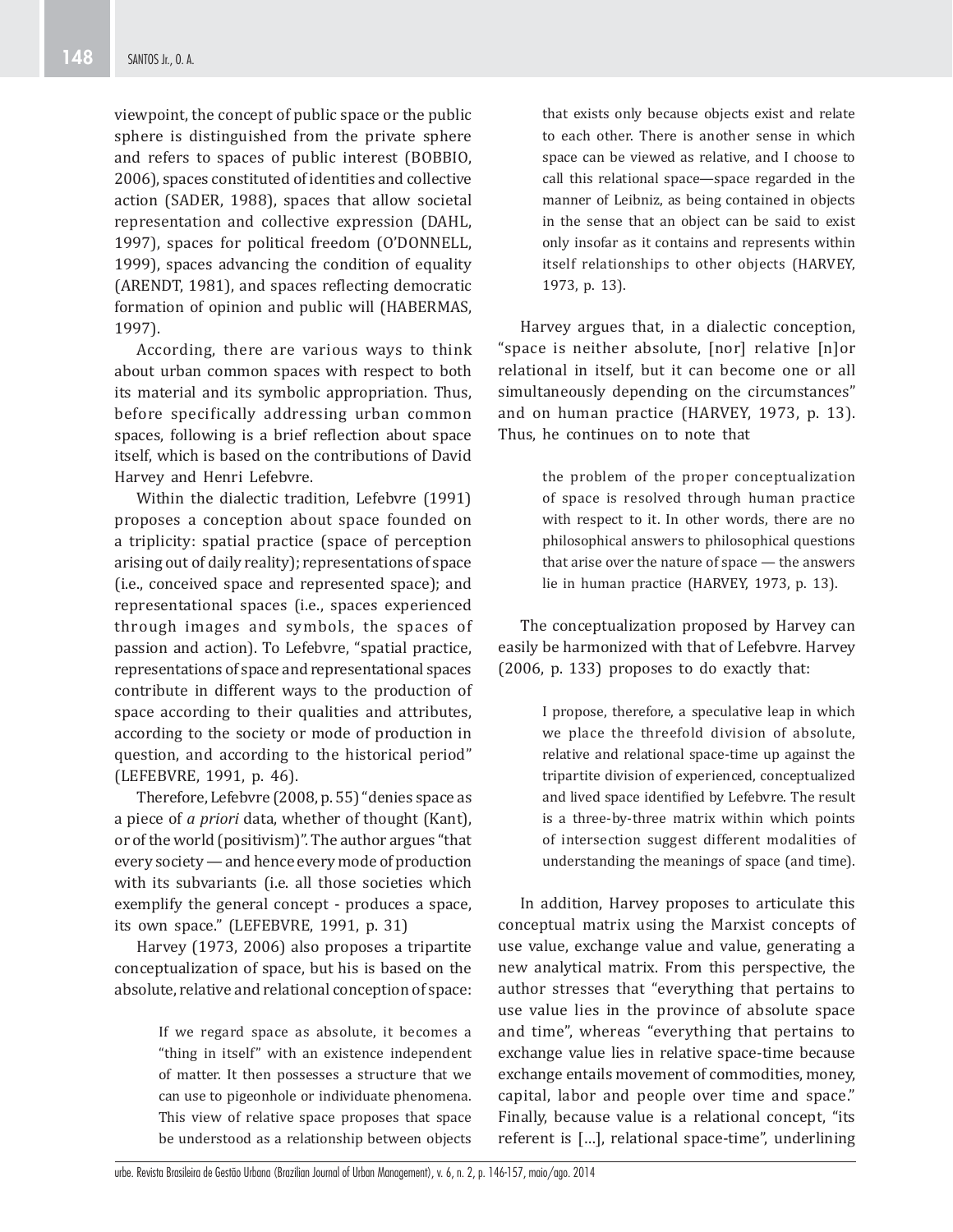that "value, as Marx states, 'is immaterial, but objective." (HARVEY, 2006, p. 141).

Here it is relevant to readdress the question of the definition of public space. Taking the approach of Harvey and Lefebvre as a reference, we could say that public space is neither absolute nor relative, nor is it relational in itself, but instead is characterized by dimensions related to those three dimensions in permanent dialectic tension.

Inspired by an example given by Harvey (2004) himself, in which he attempts to understand a house situated in a certain space, one can look at a square and recognize the three dimensions. A square has a physical and legal materiality and is related to the absolute space. In addition, it is possible to situate the same square in relation to other places — e.g., residence, work or leisure, or commerce — and in relation to the flows of persons, services and money, thus recognizing its position in relative space. Finally, it is also possible to attempt to understand the relationship of the square and the process of local property construction in the global property markets, including financing the economy, participating in history and heritage of the city, and its meaning as a place traversed by personal and collective sentiments and memories, among other aspects. All of these aspects sustain the square as a place of leisure and circulation. Harvey sustains that profound understanding about the transformation process of spaces over time. The square in the example considered here could only be achieved by identifying the effects simultaneously produced by these three forms of space-temporality. Despite all of the difficulties in applying this conceptual space, as the author himself recognizes, the ideas that come from this dialectic approach can open up innovative paths of thinking about different forms of appropriation of public space by distinct social agents and the social conflicts arising from them, in addition to illuminating new possibilities of action and collective rebellion.

This approach shows how different public spaces are experienced and appropriated as spaces of experience and perception associated with the quotidian (spaces experienced by persons, who uses different spaces, and how those different spaces are used); how they are represented as spaces (spaces conceptualized in different ways, as open

or closed, distant or near, spaces of business or leisure, etc.); and how they are representational spaces (space experienced  $-$  i.e., the sensations, imagination, memories, emotions and meanings associated with public space). Therefore, public spaces are experienced as much materially as they are intellectually and emotionally.

What is interesting to retain from this discussion is that human practice is producing, appropriating and assigning new meanings to urban common spaces. Moreover, as Lefebvre (1991, p. 55) affirms,

> [...] as for the class struggle, its role in the production of space is a cardinal one in that this production is performed solely by classes, fractions of classes and groups representing classes. Today more than ever, the class struggle is inscribed in space (LEFEBVRE, 1991, p. 55).

## **Second idea: Urban common spaces as spaces traversed by contradictions, disputes and material and symbolic confl icts among different agents**

Here, the starting point is to recognize the diversity of the agents and interests that intervene in the production of the city and its different forms of relating to urban land, housing and urban equipment as use values and exchange values, understood as relational concepts (HARVEY, 1973). What is use value for a particular agent may be exchange value for another, and vice versa, due to the different forms of material and symbolic reproduction of agents in the city (BOURDIEU, 1989, 1997).

This approach allows one to view the city as an arena where different agents with different interests confront each other. Each agent seeks to achieve its objectives, even if they relate to one's very existence and social reproduction in the city (e.g., living well or realizing symbolic gains relative to the status of residing in a special place) — that is, use value — if they instead relate to the possibilities of material gains and accumulation of wealth — that is, exchange value. From this perspective, Bourdieu (1997, p. 161) makes an important contribution in affirming that city space, physically created, is the expression of social space: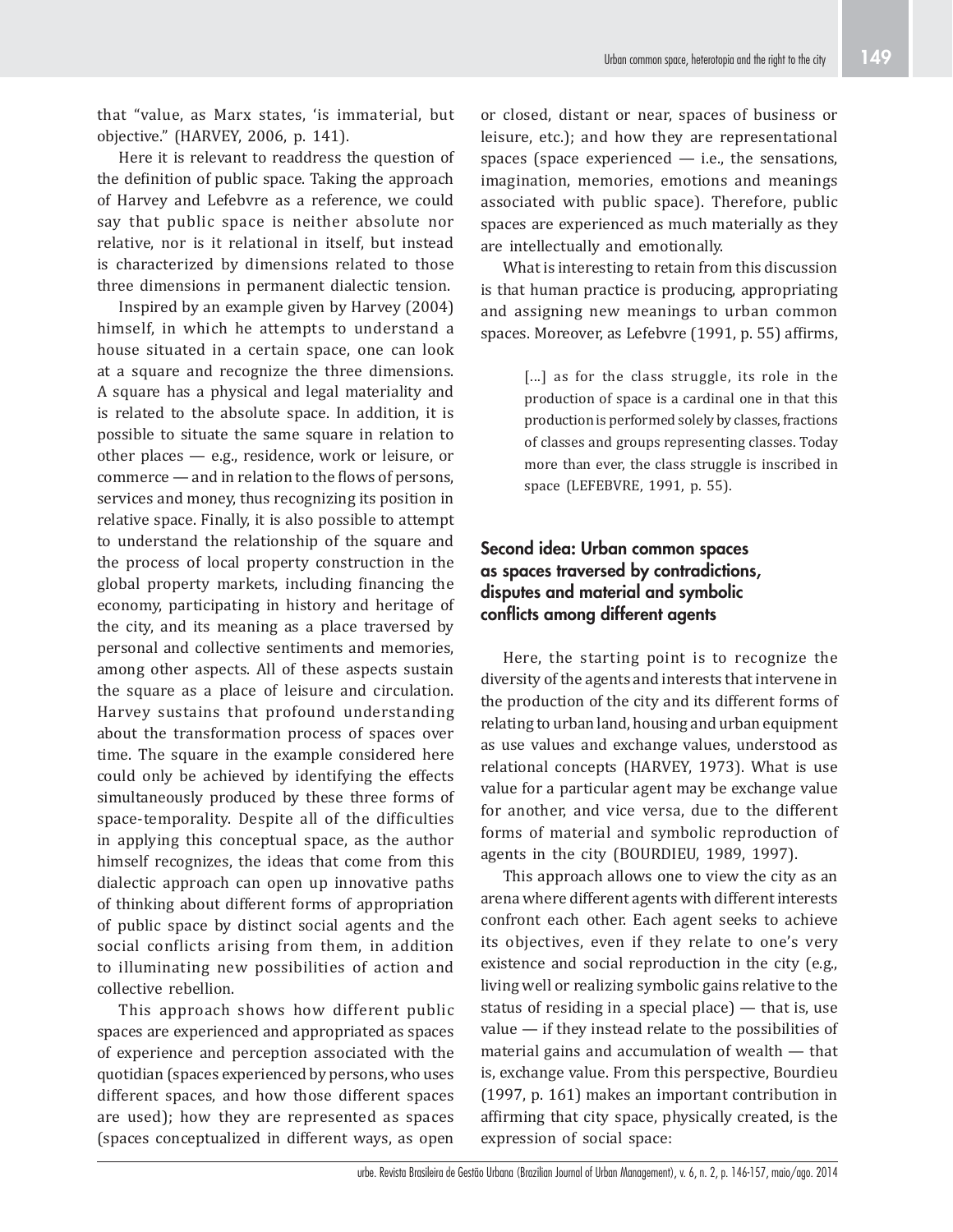The reified social space (that is, space that is physically created and objectivized) is thus presented as the distribution in the physical space of different sorts of goods or services and also individual agents and physically located groups (as bodies linked to a permanent place) and endowed with opportunities for appropriation of these more or less important goods and services (in accordance with their capital and the physical distance from these goods, which also depend on their capital). It is in the relation between the distribution of the agents and the distribution of the goods in the space that the value of the different regions of reified social space is defined.

City space is, therefore, the expression of the "great social oppositions objectivized in the physical space", in the form, for example, of division between a city's center and its periphery, and it tends to be reproduced in the forms of representation

> and in the language in the form of oppositions constitutive of a principle of vision and division, that is, as categories of perception and appreciation or mental structures (BOURDIEU, 1997, p. 162).

 Thus, city space is translated in the expressions that oppose the residents of these different areas (for example, in the case of Rio de Janeiro, the opposition between a resident of the regular urban area and a shantytown dweller, or between the Carioca (citizens of Rio) and the Fluminense (citizens of Rio State).

On this level, Bourdieu (1997, p. 162) emphasizes that,

> as the social space is found to be inscribed at the same time in the spatial structures and in the mental structures […], the space is one of the places where power is affirmed and exercised, and, without doubt, in the most subtle form, that of symbolic violence as unnoticed violence [...].

One can conclude that, in the same manner, various agents also relate to urban common spaces in different ways — as material spaces or political spaces, seeking to guarantee their social reproduction (i.e., use value) or material gains and accumulation of wealth (i.e., exchange value). From the perspective of the approach proposed here, it is possible to reflect on the city's urban conflicts in terms of two interlinked dimensions: material and symbolic appropriation of urban common spaces. Thus, the capacity to dominate urban common spaces, above all, materially or symbolically appropriating the goods and services distributed in them, depends on agents' capital in their different forms (economic, cultural, political, symbolic, etc.) (BOURDIEU, 1997).

As Lefebvre argues, in capitalist society, the common space is appropriated from the perspective of constituting a system, a coherence, which hearkens back to the concept of structured coherence, of Harvey's (2005) theory of unequal development. How can this coherence be achieved? For Lefebvre (2008, p. 56), "masking its contradictions", the spaces' "character, at the same time, global and dispersed, joint and disjointed" are homogeneous and disarticulated. In this way, the dominant strategy attempts to ensure production of social relations and reproduction of these class relations throughout the entire space, "including urban space, leisure spaces, spaces considered educational, quotidian spaces, etc." (LEFEBVRE 2008, p. 49).

However, as Lefebvre notes, despite being masked, the contradictions of the space explode for two reasons. First, contradictions arise from the production itself and social appropriation, in particular by capital. At the same time, in the logic of capitalism, while the space intended to be global, joint and rational, its dynamic of functioning disrupts, commercializes, sells, and divides the space into portions, making it "at the same time global and dispersed". Second, on the institutional plane, these contradictions appear between "private ownership of the land, which is generalized for all spaces, with the exception of the rights of collectives and the state" (2008, p. 57) and the globality, knowledge and strategy of the state itself. In other words, a contradiction exists between the abstract space (conceived, global and strategic) and the space appropriated, immediate, experienced and fragmented. This contradiction is expressed on the planes of land regulation and in the partial projects of production and appropriation of the space on the part of incorporators and economic agents.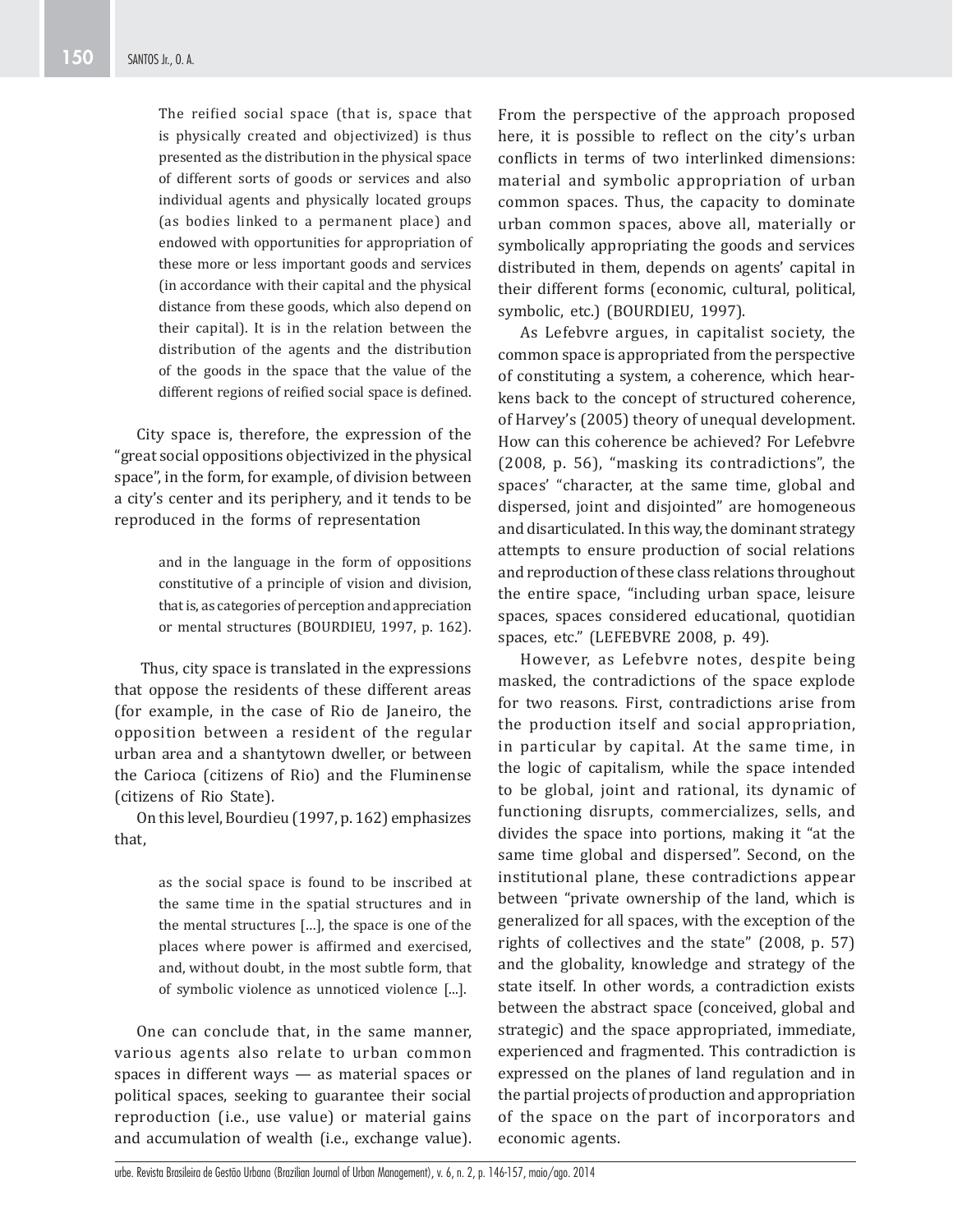In a similar manner, the concept of structured coherence of space, devised by Harvey (2005, 2006), also expresses capital's attempt to create a space in its own image and its similarity, in the context of the spatial restrictions that exist under particular technological conditions. However, in the same way, this coherence is subject to constant tensions and contradictions arising from the dynamic of capitalism itself and tends to be shaken by the forces of accumulation and superaccumulation by technological change and class struggles. However, this power to destroy structured coherence depends "on the geographical mobility as much of capital as the labor force, and this mobility depends on the creation of fixed and immobilized infrastructure" (HARVEY, 2005, p. 150).

Thus, the capitalist dynamic is marked by tension between preservation and continuity of the constitutive elements of the structured coherence existing in a certain space at a particular time (power relations, social reproduction, values, culture, etc), and the destruction of this same coherence to make room for a new space to accumulate capital (HARVEY, 2005)

In short, under this approach to this article's theme of analysis, there is a conception of urban common spaces as marked by conflicts and contradictions. This allows reflection on the forms of material and symbolic appropriation of these spaces by different social agents, as well as on the dynamics of production, preservation, reproduction, destruction and creation of new urban common spaces, identifying factors that focus on their homogeneities and heterogeneities, their continuities and ruptures.

## **Third idea: the right to the city as a need and as a utopian project**

Under capitalism, certain common spaces, such as state-constructed physical spaces, are fundamental for the reproduction of capital: streets, highways, squares, ports, airports, housing, and public buildings, which together result in a specific type of urbanization. Likewise, certain public spaces, such as political spaces, are also crucial: parliament, the executive power, state agencies, etc. Therefore, urbanization involves the creation of common spaces

that guarantee the conditions for production and reproduction of capital.

However, urban space is more than the creation of conditions for capital reproduction. At the same time, it is also the production and reproduction of the relations of capitalist production. From this perspective, Lefebvre highlights that "capitalism was only maintained by being extended to the entire space" (2008, p. 117), which implies a need for capital to produce and reproduce its own space. Throughout history, capitalism has modified cities according to its requirements:

> More or less fragmented in suburbs, peripheries, satellite agglomerations, the city becomes, at the same time, a decision-making center and a source of profit (LEFEBVRE, 2008, p. 175).

In this process of producing the city, "an immense workforce is employed, as productive as the labor employed in the maintenance and 'feeding' of machines" (LEFEBVRE, 2008, p. 175). From the same analytical perspective, Harvey argues,

> Urbanization is itself produced. Thousands of workers are engaged in its production, and their work is productive of value and of surplus value. Why not focus, therefore, on the city rather than the factory as the prime site of surplus value production? (HARVEY, 2012, p. 129-130).

In short, it becomes necessary to consider the production of the city as a process of surplus value.

Based on this approach, it can be said that producing the capitalist city is inevitably associated with class struggle. As Harvey (2012, p. 115) explains,

> If urbanization is so crucial in the history of capital accumulation, and if the forces of capital and its innumerable allies must relentlessly mobilize to periodically revolutionize urban life, then class struggles of some sort, no matter whether they are explicitly recognized as such, are inevitably involved. This is so if only because the forces of capital have to struggle mightily to impose their will on an urban process and whole populations that can never, even under the most favorable of circumstances, be under their total control.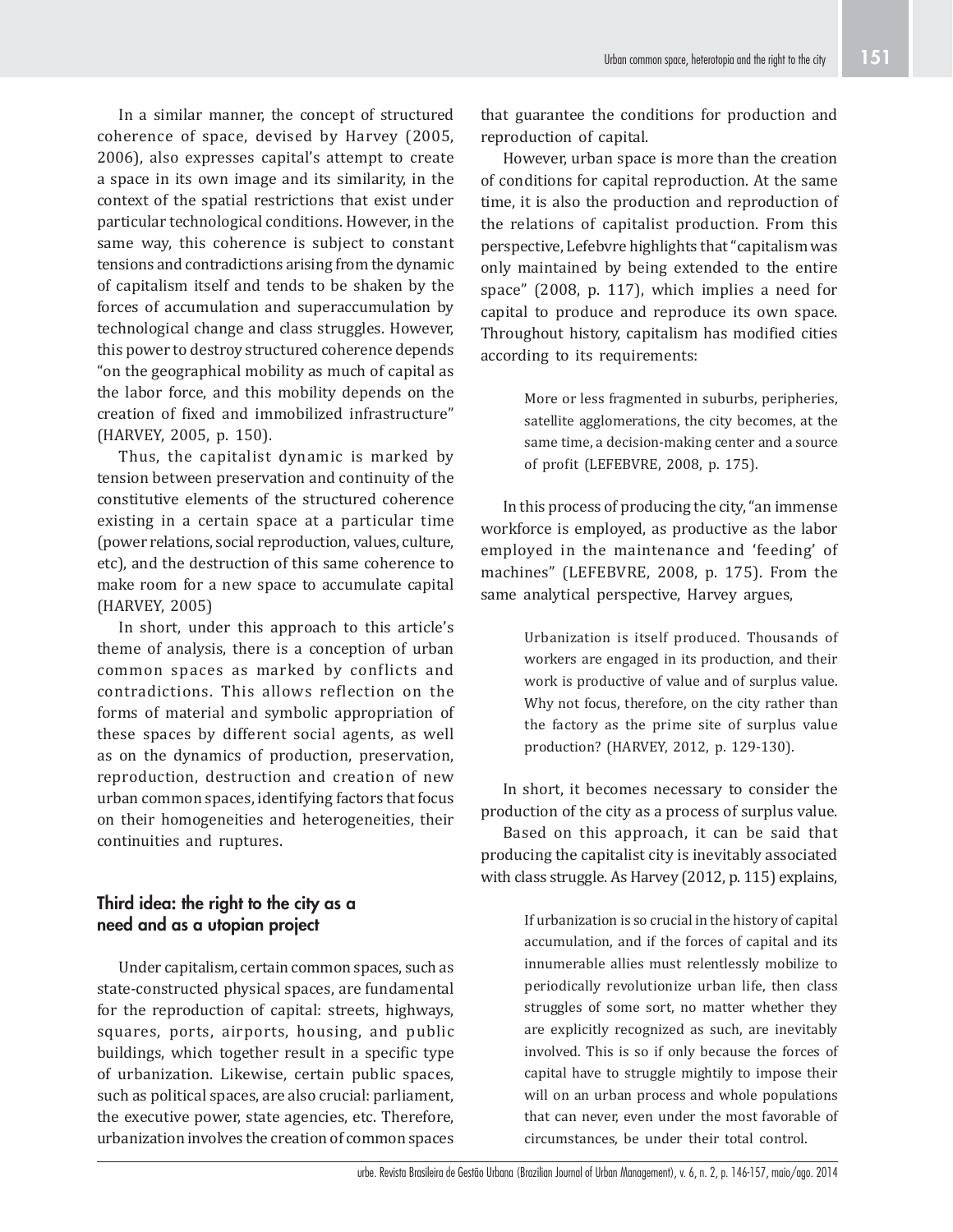Considering the production of space, there is yet another important aspect, raised by Lefebvre (2008), related to what we could call the space fetish. Lefebvre, referring to Marx, affirms that merchandise, produced and exchanged by means of money as things, contains and disguises social relations, and argues that in the same manner, one can speak of space. Thus, one can say that the private appropriation of land and the subordination of space to capital, along with the institutionality mediated by the state, are responsible for creating the space fetish, disguising the social relations contained in common spaces.

On the basis of this approach, the idea of the right to the city gains meaning, as formulated by Henri Lefebvre (1967, p. 158) as follows: "The right to the city is like a cry and a demand". As Marcuse (2012) observes, for Lefebvre, the idea of the right to the city acts in two dimensions: on the one hand, a requirement, a demand for the provision of social reproduction in the city; on the other hand, a project, a collective demand for the new city that expresses the right to claim something that does not yet exist, the right to another city.

As a requirement, the right to the city expresses a demand for the provision of social reproduction in the city, and is linked to struggles against dispossession — referring to claims related to housing, sanitation, mobility, education, health, culture, democratic participation, etc. Thus,

> the cry is for the material necessities of life, the aspiration is for a broader right to what is necessary beyond the material to lead a satisfying life (MARCUSE, 2012, p. 31).

From this perspective, the right to the city as a requirement (the right to the city as a cry) could be translated into the diversity of agendas of the urban social movements that have emerged in several countries, especially in Latin America: movements against evictions, movements for the homeless, urban reform, sanitation, a just city, environmental justice, free public transport passes, the rights of immigrants, and cultural movements, among others. This heterogeneity is also perceptible in the institutional struggles for change in urban legislation, which would create special socialinterest zones, social housing programs, programs to regularize land tenure in shantytowns and lowincome districts, in addition to expanding spaces for political participation, e.g., through participatory budgets and municipal councils. All of these struggles could be considered part of the right to the city, given that they focus on decommodifying and broadening access to urban land, housing and public services. In short, this set of mobilizations has repercussions for fundamental aspects of social reproduction in the city. Nevertheless, it is necessary to consider that these struggles concern only this dimension of the right to the city. In fact, in all its plenitude, the right to the city cannot be exercised in the ambit of capitalist urbanization.

As a collective demand for a new city project, the right to the city is linked to the creation of a less alienated alternative urban life that promotes human emancipation. It is the right to reconstruct the city from the perspective of social justice and happiness. Thus, the right to the city expresses the right to claim another city. As Marcuse (2012, p. 34) states:

> For the demand for the right to the city is a demand for a broad and sweeping right, a right not only in the legal sense of a right to specific benefits, but a right in a political sense, a claim not only to a right or a set of rights to justice within the existing legal system, but a right on a higher moral plane that demands a better system in which the potential benefits of an urban life can be fully and entirely realized.

As Lefebvre (2008, p. 34) affirms, "taking it in all its extent", the right to the city seems to be a utopian project, or, in the terms of the author himself, "something that is not possible today, but may be tomorrow" (LEFEBVRE, 2008, p. 162). Therefore, "to claim the right to the city is, in effect, to claim a right to something that no longer exists" (HARVEY, 2012, p. xv). In this way, "the definition of the right to the city is itself an object of struggle, and that struggle has to proceed concomitantly with the struggle to materialize it" (HARVEY, 2012, p. xv).

In this sense, before setting one perspective in opposition to another (the need versus the utopian project), it seems more virtuous to articulate these two dimensions dialectically. Thus, the challenge is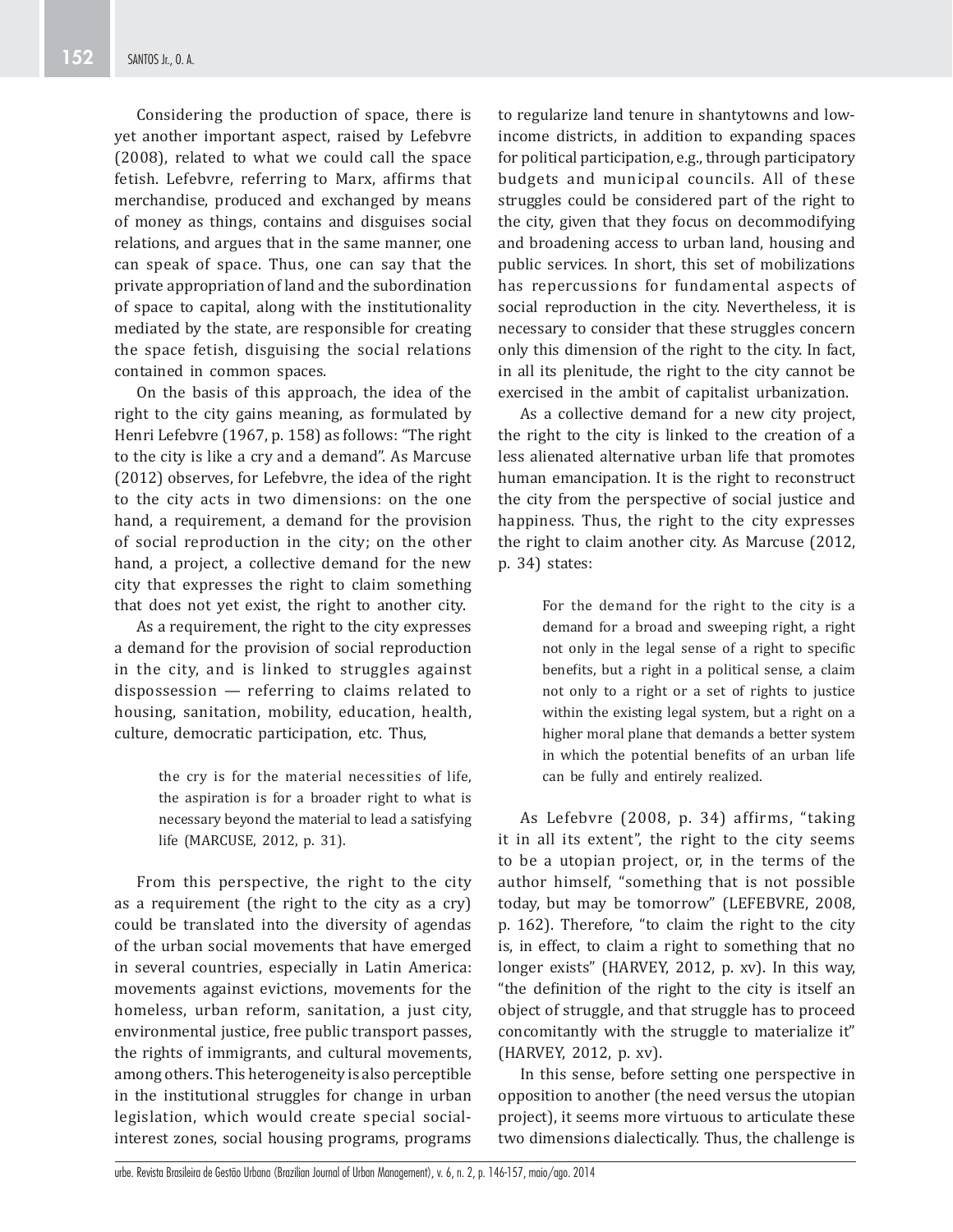to articulate the struggles linked to demands for the fundamental need for social reproduction in the city and an agenda for a utopian project for a new city, one that is just, democratic and emancipatory.

Historically, the industrial city was subordinated to capitalist development and its incessant movement of production of surplus value and overaccumulation, which implied uninterrupted urban growth, with all its perverse social, environmental and political effects. For Harvey (2012, p. 80), "capitalist urbanization perpetually tends to destroy the city as a social, political and livable commons." In fact, the process of capital accumulation, as Harvey (2012, p. 80) observes, "threatens to destroy the two basic common property resources that undergird all forms of production: the laborer and the land", underlining that the inhabited land "is a product of collective human labor". Thus, in capitalism, "urbanization is about the perpetual production of an urban commons (or its shadow-form of public spaces and public goods) and its perpetual appropriation and destruction by private interests" (HARVEY, 2012, p. 80).

In sum, from the perspective of the right to the city, it is fundamental to articulate the struggles for the needs for social reproduction and a utopian project for a new city with urban common spaces. Such spaces focus directly on the conditions of social reproduction in the city, as much in the sense of expanding access to housing, sanitation, urban mobility, culture and leisure, health and education, environmental sustainability, etc., as in the sense of decommodifying these goods and services. However, urban common spaces also concern the forms of sociability and appropriation of space and time, and they express the values and public vision of the city in which they desire to live.

Thus, as Harvey (2012, p. xvi) notes, "our political task, Lefebvre suggests, is to imagine and reconstitute a totally different kind of city out of the disgusting mess of a globalizing, urbanizing capital run amok", which involves new forms of the appropriation of public spaces as urban common spaces. Nevertheless, "that cannot occur without the creation of a vigorous anti-capitalist movement that focuses on the transformation of daily urban life as its goal" (HARVEY, 2012, p. xvi).

This poses the challenge of reflecting on the subjects of social transformation. Without deeply exploring that theme in this article, two aspects seem crucial: the need to redefine the concept of class (as suggested by David Harvey (2012)) according to the agents that construct the city; and the need to break from the homogenizing vision of the working class. From the perspective of the approach proposed here, it is these subjects of social transformation that have the potential to form an anti-capitalist movement, as suggested by Lefebvre, fundamental to ensure the plenitude of the right to the city.

Addressing the historical and contemporary social conditions of neoliberal capitalism requires retreating from the traditional Marxist interpretation centered on the relationship between capital and labor in the ambit of production, as a place of appropriation of surplus value, which leads to treating urban conflicts as related to the ambit of reproduction and devoid of revolutionary potential due the working class's lack of involvement. The traditional interpretation often seemed to assume that expansion of salaried employment would generate homogenous workers, and that classconsciousness could be developed from the objective conditions of the productive structure.

It is evident that this reductionist vision neglects the mechanisms by which neoliberal capitalism promotes differentiation of the workers at the same time that it has the capacity to homogenize, in the sense of subordinating everything to commodity form, thus activating symbolic distinctions involving culture, gender relations, ethnic characteristics, consumption patterns, and religious beliefs, among other factors. Thus, in the context of homogenizing market relations, neoliberal capitalism is characterized by a strong capacity to fragment and divide, which is expressed equally in the production of spatial differentiations and inequalities.

With the aim of furthering this approach, Harvey raises two central questions. First, he (2012, p. 128-129) sees "no reason why it should not be construed as both a class struggle and a struggle for citizenship rights in the place where working people live", given that "the dynamics of class exploitation are not confined to the workplace", as shown by the practices of dispossession promoted by contemporary neoliberal capitalism, such as the removal of communities in favor of major urban projects and the privatization of common urban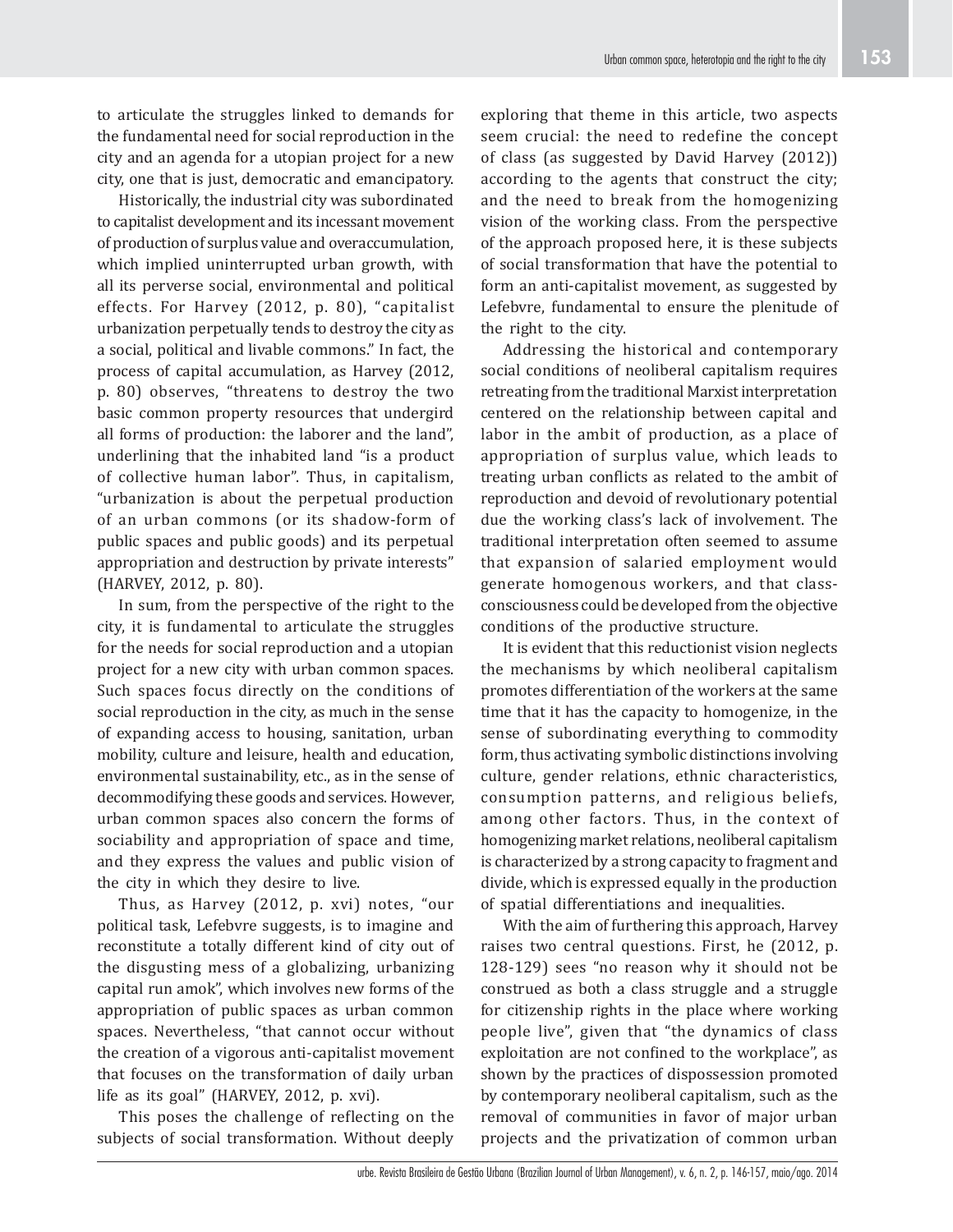spaces. The author goes on to say, "these forms of exploitation are and always have been vital to the overall dynamics of capital accumulation and the perpetuation of class power."

Second, Harvey (2012, p. 129-130) argues, "Urbanization is itself produced. Thousands of workers are engaged in its production, and their work is productive of value and of surplus value." Next, he proceeds to argue, "Why not focus, therefore, on the city rather than the factory as the prime site of surplus value production?" The question that emerges from this reflection concerns knowing the identity of the workers that produce the city. In addition to construction workers, there are other labor forces involved in producing the city that deserve to be considered.

In this context, the struggle for the right to the city could be constituted in a worldview capable of promoting the working-class alliance in the context of neoliberal fragmentation and differentiation.

## **Fourth idea: the challenge of articulation of the heterotopic practices from this perspective of creative rebellion for the right to the city and the transition to a new urban future**

Lefebvre (1999, 2008) formulates three important concepts for thinking about contradictions in the production and appropriation of space: isotopic spaces, heterotopic spaces and utopian spaces.

In simplified form, isotopic spaces are defined by isotopia itself due to being constituted in the same place. They could be conceived as spaces homologous to the logic of capital, having analogous functions and structures from the perspective of capital reproduction that are therefore spaces of capital, commodified  $-$  that is, having exchange value. In this sense, the spaces produced by the public authority, in the logic of creating conditions for capital reproduction or in the logic of political domination, could also be conceived as isotopic spaces. Thus, it can be said that spaces of participation created and used as domination mechanisms are equally isotopic spaces.

Heterotopic spaces are characterized by heterotopia itself, by the space of difference. They are contrasting spaces. At times, they represent conflicts, appropriated by agents to be spaces for the

reproduction of life; also, they are decommodified and therefore represent use value. Such spaces refer to the multiplicity of uses of space in the quotidian life of the city.

Finally, utopian spaces are defined by utopia, by the non-place, by places elsewhere. Utopian spaces are those spaces that do not yet fully exist. For Lefebvre (1999, p. 45-46), the utopian "is real. It is at the heart of this real, the urban reality, which is not itself devoid of this seed. In urban space, the elsewhere is everywhere and nowhere."

What is interesting about this analysis is that these heterotopic spaces do not only arise after a rupture with the capitalist system, after which one could plan to construct such spaces and create new utopian spaces. Such spaces already exist and criss-cross the city.

Thus, one can identify heterotopia in the innumerable practices of social movements, in cultural manifestations and in collective action to decommodify the city, which promote new forms of appropriation of urban common spaces. Spaces in the city gain new meanings through these practices: squares, streets, collectively occupied buildings, museums, theatres, parks, rivers, beaches, abandoned sheds, trains, buses, steps, bridges, and schools, among others. No public space escapes from the new possibilities created such that all of these can be reappropriated in a creative fashion through collective action.

In the case of Brazil, the formation and struggle of the *Comitês Populares da Copa* [Popular Committees for the World Cup] in the context of the organization of these mega-sporting events in the 2014 World Cup host cities, may be viewed as an example of heterotopic practices. Through actions of resistance to community evictions affected by urban intervention, through mobilization and street protests against the commodification and elitization of the cities, through the denunciation of human rights violations associated with this mega-sporting event, and through defense of publicly administrated football stadiums, the *Comitês Populares da Copa* are impinging directly on the defense of common urban spaces and are promoting new forms of appropriation of the cities. In this context, one can highlight the collective mobilizations developed by the *Comitê Popular da Copa e das Olimpíadas do Rio de Janeiro* [Rio de Janeiro Popular *Committee*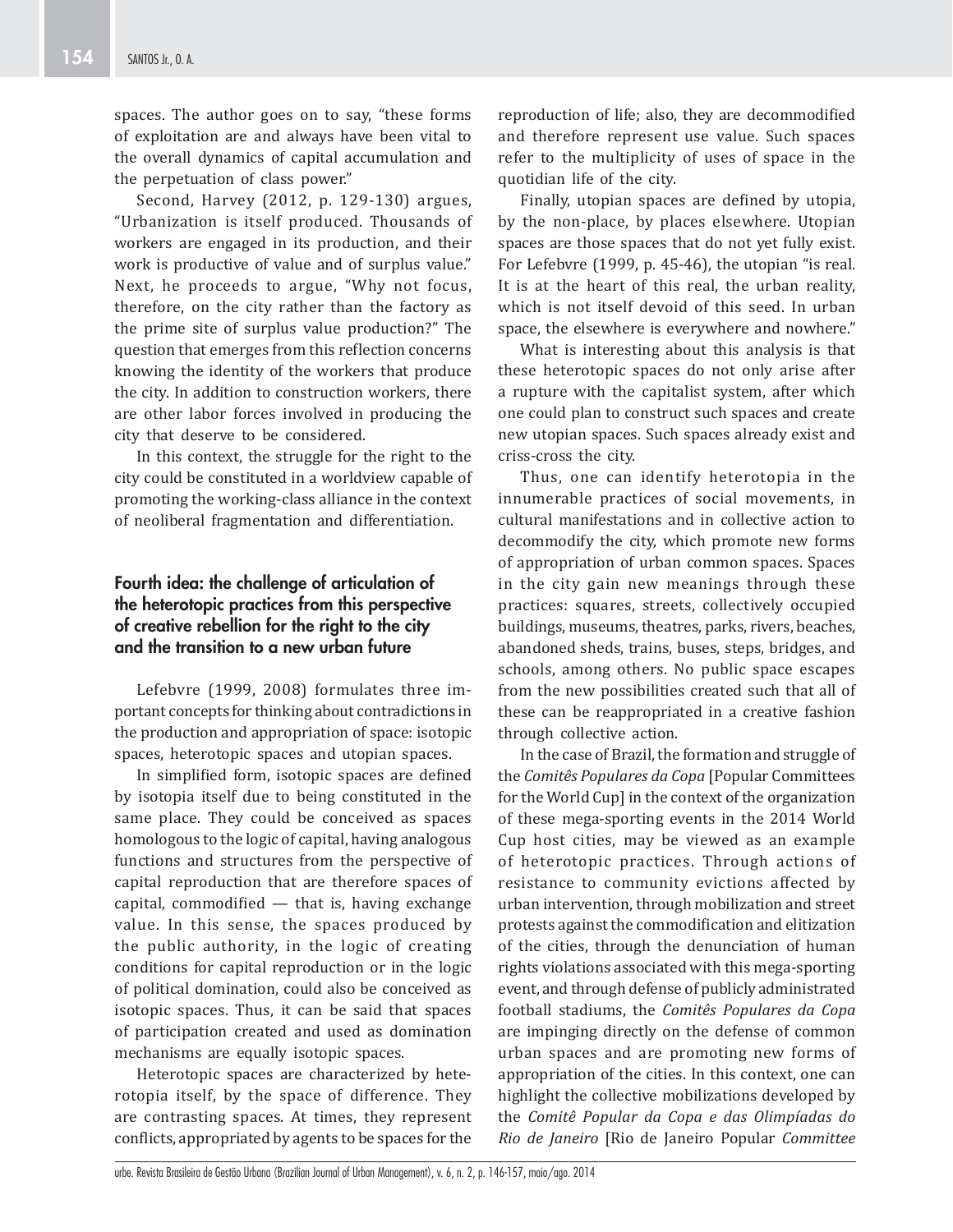for the *World Cup* and Olympics] against the removal of residents from Vila Autódromo, which neighbors the site where the Olympic Park will be constructed (FREIRE, 2013) and which will become a "symbol of resistance" not only to the eviction of lower-income settlements but also to neoliberal development projects constructed by the Municipal

Public Authority. Thus, it seems useful to think of urban transformations and contemporary conflicts in light of these concepts. In a schematic manner, it is possible to affirm that current thought is marked by the dispute between two worldviews or ideas of urban policy: the ideas of the neoliberal city and the ideas of the right to the city, with their different impacts on city dynamics.

Situated in the ideas of the neoliberal city are the strategies of urban entrepreneurship, city marketing, and neoliberal urban restructuring (HARVEY, 2005; HACKWORTH, 2007; THEODORE; PECK; BRENNER, 2009). Urban policy is transformed into a market relationship in which the winner is the one who holds the most power to ensure profits and transfer costs to the public authorities. In this conception, social participation is founded on recognizing agents as clients/consumers, bearing private interests, and preventing the construction of the public sphere that is an expression of collective interest. On the planning level, this idea seeks legitimacy through discursive strategies founded on the models of strategic planning in the promotion of mega-events (especially sporting ones like the World Cup and the Olympics) and in the diffusion of city models considered to have been successful in constructing favorable business environments. Such strategies are undertaken and diffused by the action of hegemonic actors that involve multilateral agencies, financial institutions, and national and local governments. It is important to assess the power of this conception to continue influencing the neoliberalization of urban policies in central and peripheral countries and to discuss their effects — in political, social and environmental terms — on different cities. With the permanence of this view's power, it can be foreseen that for the coming years there will be an increase in social inequality, a loss of political institutions' legitimacy, and aggravation of environmental injustices.

From capital's point of view, the diffusion of entrepreneurial governance and the neoliberal city can be viewed as processes of creating isotopias, of commodifying urban common spaces and subordinating them to the logic of capital.

The other worldview around the idea of the right to the city is under construction, due to both its theoretical aspect and socio-political praxis. Developed in the context of a large set of experiences of collective action, social mobilization and public administration, this concept affirms the public character of urban planning and the need to confront mechanisms that produce social inequality arising out of the current subordination of city production and administration to market logic and capitalist profit. These principles have played a decisive role in the resistance to commodification of the city and in the construction of alternatives to the new liberal city project. Nonetheless, it is necessary to recognize that this vision is still far from constituting a hegemonic force, at least in current thought.

From the point of view of transition to an urban revolution, the challenge is to promote heterotopias, to decommodify urban common spaces and to build articulation and unity among the different heterotopic groups with respect to a new utopian project and collective action aimed at the right to the city in its plenitude, through construction of a completely different city. However, this urban revolution must not be viewed as a specific moment in time disconnected from the present heterotopic practices. As Harvey emphasizes,

> Lefebvre's theory of a revolutionary movement is the other way around: the spontaneous coming together in a moment of 'irruption;' when disparate heterotopic groups suddenly see, if only for a fleeting moment, the possibilities of collective action to create something radically different."

For Lefebvre, "in a few words, the urban revolution and concrete (developed) democracy coincide" (LEFEBVRE, 1999, p. 126).

## **Final considerations**

The intention of this article is to explore the dialogue between the approaches of Henri Lefebvre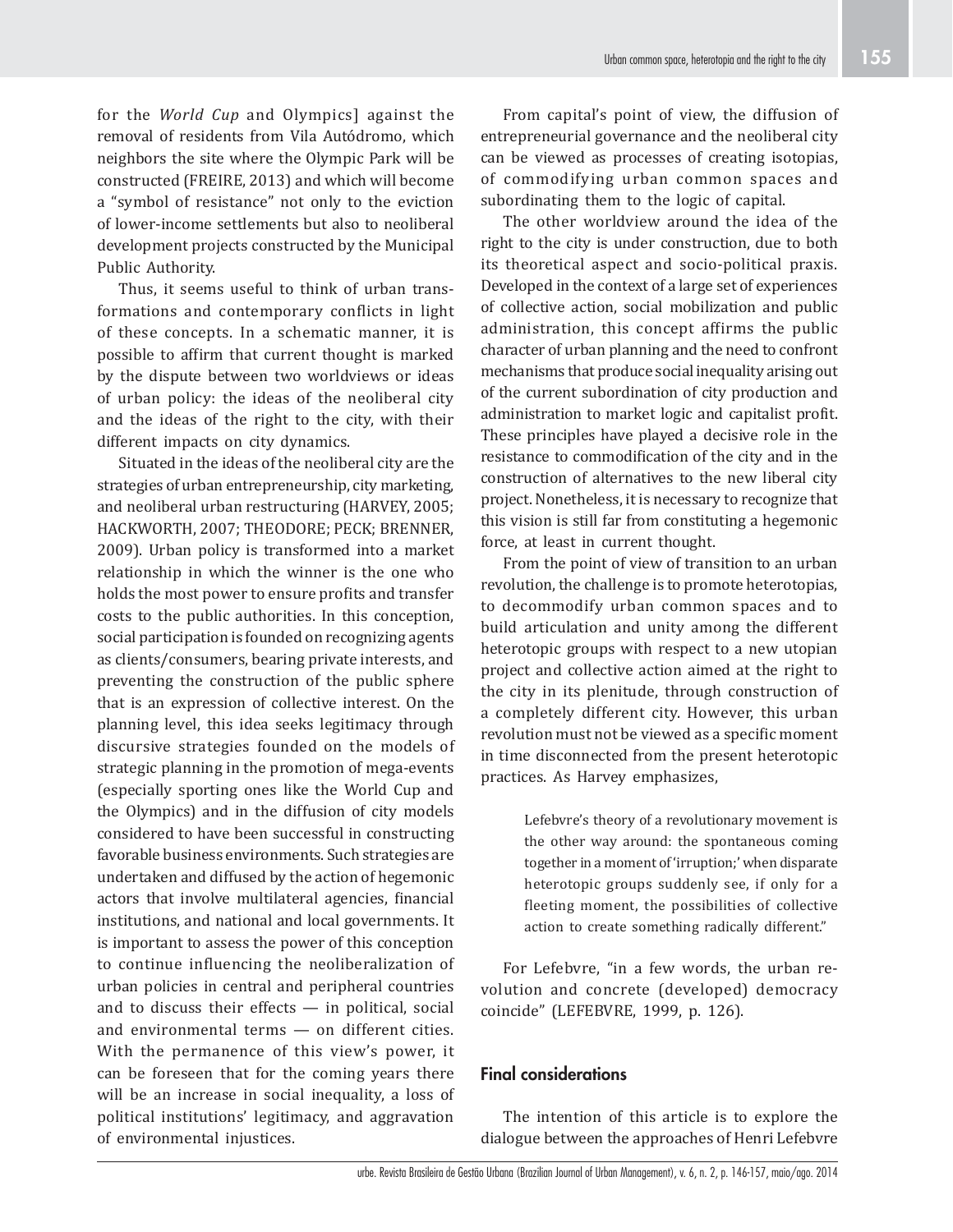and David Harvey in discussing some of the concepts and conceptions related to common urban spaces and the right to the city. Identification of the points of convergence and complementarity between the two authors was favored to the detriment of their differences. In fact, many of the ideas in Lefebvre's works are presented in the form of insights and are not developed in a manner as systematic as that found in the works of Harvey. Nevertheless, as Harvey himself recognizes, Lefebvre is a constant inspiration for his own ideas. This does not occur without reason. Both thinkers use Marx as their fundamental reference: the dialectic thinking, the historical and geographical materialism — to use the formulation of Harvey (1996) — and as an intellectual project, to contribute to filling the gap in Marxist thinking, problematize space as a key analytical category for understanding the capitalist dynamic and the construction of alternatives to overcome it.

The future construction of new urban alternatives requires an understanding of the contemporary urban phenomenon, with all of the changes emanating from neoliberal globalization, along with the urban roots of the crises of present-day capitalism (HARVEY, 2012). Furthermore, recalling Lefebvre (1999), it is possible to say that reflection on the urban phenomenon must define a double strategy, both articulated and inseparable, i.e., the strategy of knowledge and the socio-political strategy.

Within the ambit of the strategy of knowledge, it is necessary to devise a radical critique of traditional urbanistic models and their contradictions and to develop a science of the urban phenomenon. From this perspective, inspired by Bourdieu (2004), it is possible to state that it is necessary to expect radical revelations from scientific analysis of the urban dynamic. Analyses committed to the vision of the right to the city face the challenge of putting into perspective agents' discourses and perspectives, revealing the meaning of their practices and interests (and the social and political conflicts arising from them) and seeking legitimation and universalisation of their particular positions. This implies breaking the barriers and blockages that prevent the urban phenomenon from being recognized (to use the terms proposed by Lefebvre), which keep the urban phenomenon prisoner to fragmentary

analysis, subordinate to the urbanistic concepts of industrial society. Thus, it is necessary for analysis of the urban phenomenon to reveal processes of differentiation, segmentation and urban segregation as structured elements of the social-spatial dynamic, the processes of commodification of the city and the forms of appropriation of the urban common spaces by capital.

On the plane of socio-political strategy, it is appropriate once again to refer to Lefebvre (1967, p. 155), who proposes an urban strategy based on two points: (i) "a political program of urban reform", formulated on the basis of knowledge of reality, produced by the science of the city, and sustained by social and political forces, which assume the role of the subjects of the proposal; and (ii) "mature planning projects that consist of model and spatial forms and urban times without concern for their current feasibility or their utopian aspect", resulting from popular imaginary and praxis, "which invests itself in appropriation (of time, space, physiolocal life and desire)" and that also "include the way of living in the city and the development of the urban on this basis", that is, that can also focus on the forms of appropriation of urban common spaces.

On this plane, it is of fundamental importance to update the conception and the agenda of struggles for the right to the city "as a political class-based demand" (HARVEY, 2012, p. 136) that would respond to the challenges arising from contemporary social and economic transformations. Similarly, one can also speak of the challenge of developing a new emancipatory pedagogy in city planning to incorporate these elements.

The central question, noted by Harvey (2012, p. 128), is that

> any anti-capitalist alternative must abolish the power of the capitalist law of value to regulate the world market. This requires the abolition of the dominant class relation that underpins and mandates the perpetual expansion of surplus value production and realization.

When examining the experiences of heterotopic practices in progress in the cities, one can conclude that it is in the face of great challenges, from the perspective of constructing new urban common